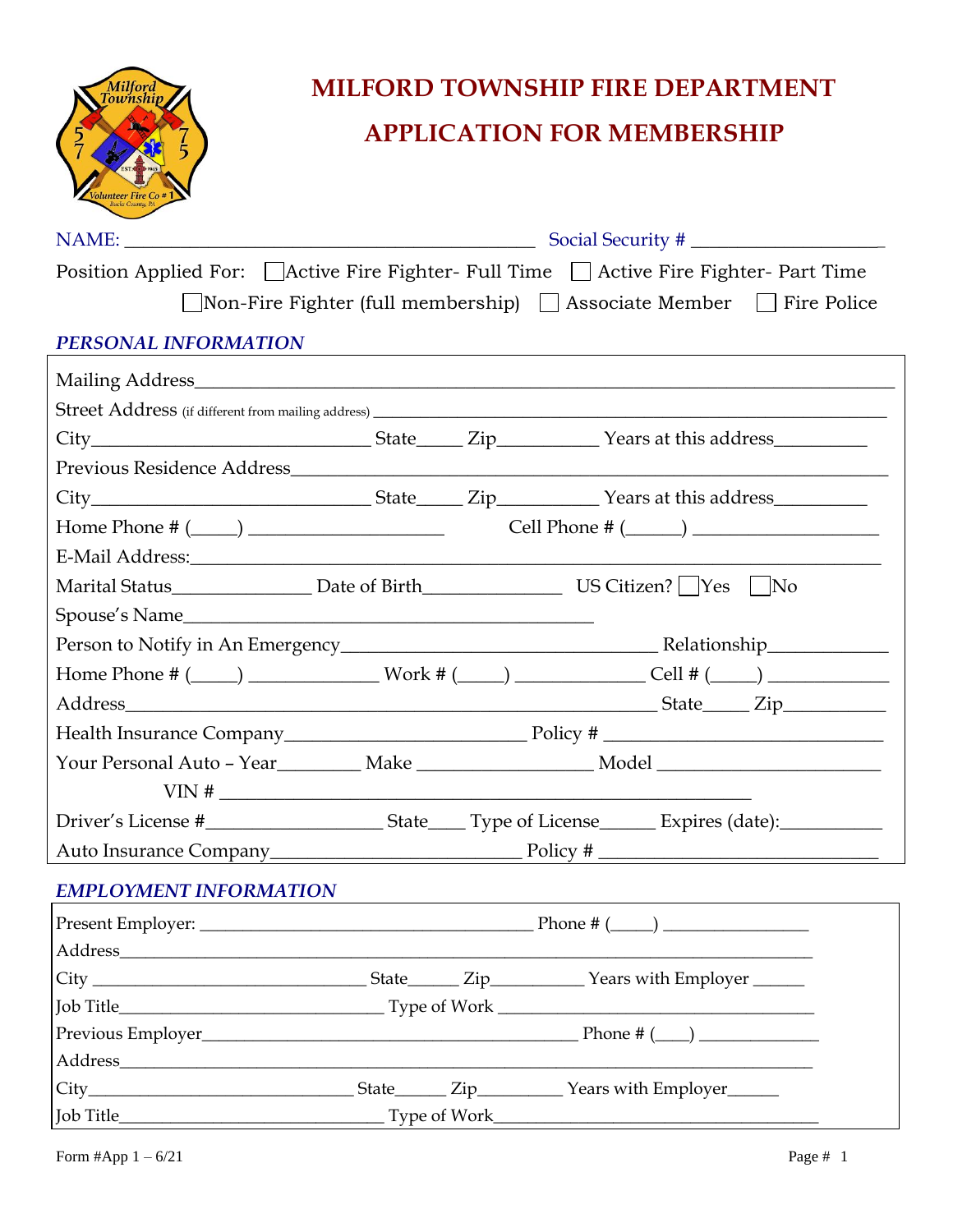

### *PREVIOUS FIREFIGHTING EXPERIENCE*

| Do you have previous fire fighting experience? $\Box$ Yes $\Box$ No If Yes - Number of Years |  |  |  |
|----------------------------------------------------------------------------------------------|--|--|--|
|                                                                                              |  |  |  |
|                                                                                              |  |  |  |
|                                                                                              |  |  |  |
|                                                                                              |  |  |  |
| If no longer with Company, your reason for leaving______________________________             |  |  |  |
|                                                                                              |  |  |  |

#### *BACKGROUND INFORMATION*

| If applying for an active fire fighters' position, do you have any physical defects that would prevent<br>you from being an active fire fighter? $\Box$ Yes $\Box$ No |  |
|-----------------------------------------------------------------------------------------------------------------------------------------------------------------------|--|
|                                                                                                                                                                       |  |
|                                                                                                                                                                       |  |
|                                                                                                                                                                       |  |
| Have you ever been convicted of any crime? $\Box$ Yes $\Box$ No If Yes, explain                                                                                       |  |
| How many motor vehicle accidents have you had in the last 3 years?                                                                                                    |  |
| How many moving violations have you had in the last 3 years?                                                                                                          |  |

#### *REFERENCES*

| List Three (3) References (not a relative, employer, or member of this organization) |  |                                                                                                                                                                                                                                                                                             |  |
|--------------------------------------------------------------------------------------|--|---------------------------------------------------------------------------------------------------------------------------------------------------------------------------------------------------------------------------------------------------------------------------------------------|--|
|                                                                                      |  |                                                                                                                                                                                                                                                                                             |  |
|                                                                                      |  |                                                                                                                                                                                                                                                                                             |  |
|                                                                                      |  |                                                                                                                                                                                                                                                                                             |  |
| Closest Relative Not Living with you                                                 |  |                                                                                                                                                                                                                                                                                             |  |
|                                                                                      |  | $\lvert$ Name $\lvert$ Name $\lvert$ Name $\lvert$ Name $\lvert$ Name $\lvert$ Name $\lvert$ Name $\lvert$ Name $\lvert$ Name $\lvert$ Name $\lvert$ Name $\lvert$ Name $\lvert$ Name $\lvert$ Name $\lvert$ Name $\lvert$ Name $\lvert$ Name $\lvert$ Name $\lvert$ Name $\lvert$ Name $\$ |  |
| MTVFC Member Recommending Your Membership (if<br>$\left(\frac{any}{1/2}\right)$      |  |                                                                                                                                                                                                                                                                                             |  |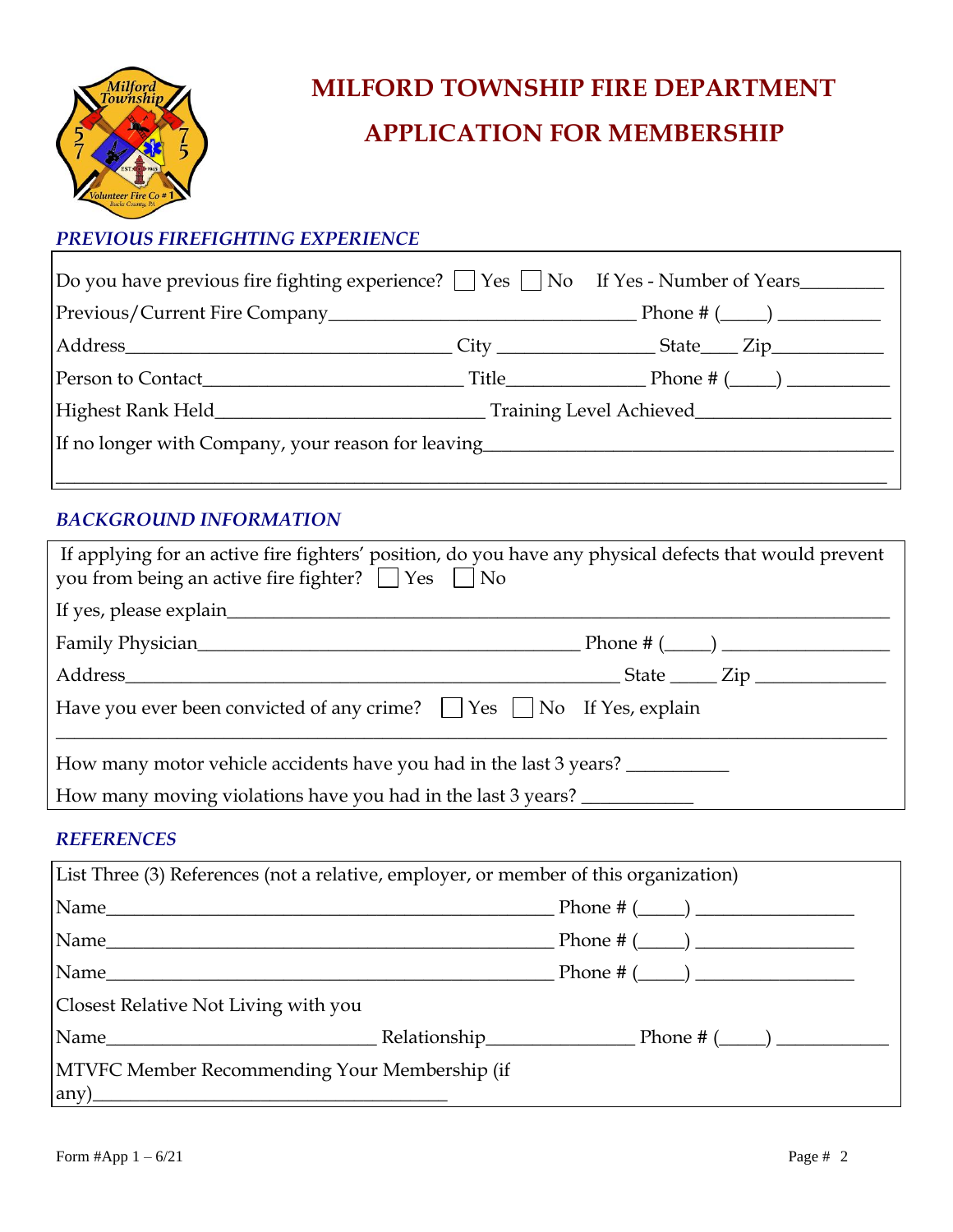

### *AGREEMENT OF BACKGROUND CHECKS*

| Initial Each Line Next To The Statement If You Agree To Allow The Milford Twp. Fire Dept. To;       |         |
|-----------------------------------------------------------------------------------------------------|---------|
| <b>Contact Your Present and Previous Employers</b>                                                  | l agree |
| Contact Your References As Listed On This Form                                                      | I agree |
| Contact The Relative Not Living With You                                                            | I agree |
| Have The Pennsylvania State Police Do a Criminal Background Check                                   | I agree |
| Run a Motor Vehicle Report on Your Driver's License                                                 | I agree |
| Require a Physical Exam by The Department's Physician As a condition of Membership ________ I agree |         |

#### *CONDITIONS OF MEMBERSHIP*

If accepted as a member to the Milford Township Fire Department, I understand that I am subject to the following conditions and rules:

- 1. At a regular meeting of the Department a secret ballot will be taken to accept or reject your application for membership. A simple majority will decide the outcome of that vote.
- 2. I agree to attend at least one regular meeting per quarter (subject to your work schedule).
- 3. I agree to complete Fire Fighter I (IFSTA) by the end of my first membership year.
- 4. I agree to participate in all training activities scheduled by the Department that I am able to attend but never less than 33% of the total.
- 5. I agree to respond to all fire calls that I am able to attend but never less than 25% of the total.
- 6. I understand that all new members are subject to probation for their first year. No later than the end of the first year a second vote will be taken for acceptance as a full member.
- 7. I agree to obey all by-laws, standard operating procedures (SOPs) and all other rules as established by the department. (copies of By-laws and SOPs will be provided)
- 8. I agree to obey all directives and orders given by officers of the department.
- 9. I understand that failure to meet any of the above conditions could result in suspension or ouster from the Department.
- 10. I agree to represent a good image for the department at all times.

#### *STATEMENT OF ACCEPTANCE*

I agree to abide by the regulations, By-laws and Standard Operating Procedures of the Milford Township Fire Department as stated in the Constitution and other documents. I understand the requirements of membership as stated above and agree to follow the rules as stated and others that may be approved in the future. I further understand that if I fail to live up to my responsibilities that I may be removed from membership by a majority vote of the membership.

I further agree to all the requirements for background checks and physical exams as stated in this application. Further, I understand that if I knowingly make any false statements herein (or other documents that may be required) I am subject to penalties as determined by the officers of the department, including removal from the membership rolls.

I further agree to abide by the vote of the majority of members of The Milford Township Fire Department as the final determination as to my membership in the Department.

### Applicants Signature\_\_\_\_\_\_\_\_\_\_\_\_\_\_\_\_\_\_\_\_\_\_\_\_\_\_\_\_\_\_\_\_\_\_\_\_\_\_\_\_\_\_\_\_\_\_ Date \_\_\_\_\_\_\_\_\_\_\_\_\_\_\_\_\_\_\_\_